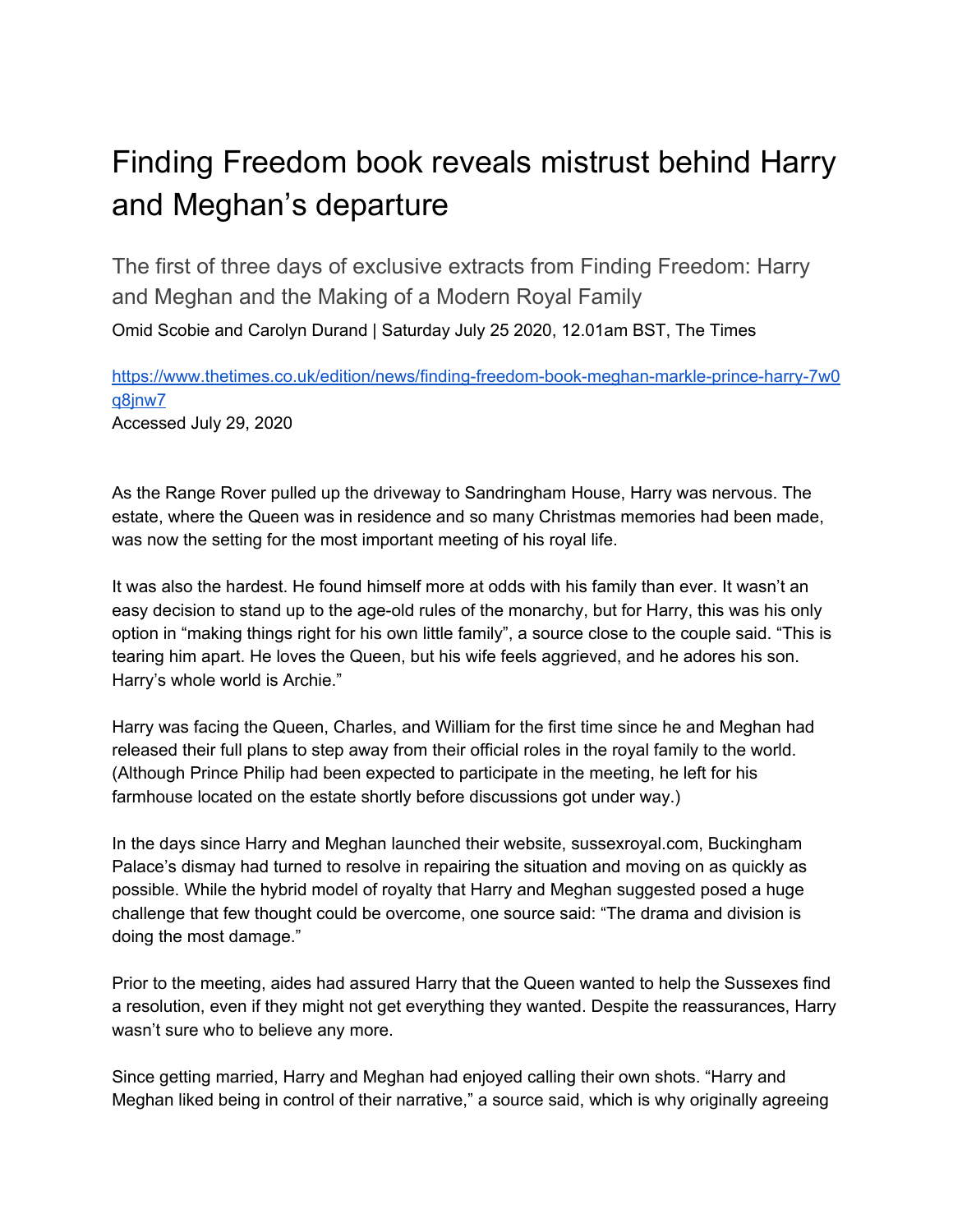to fold their household into Buckingham Palace, instead of creating their own independent court, had proved a big disappointment to them.

Harry and Meghan had wanted to create their own individual household in Windsor, meaning their own office staffed with their own team, who would be separate from all others. But senior officials quickly ruled out that option.

The senior courtiers whom Diana used to refer to as "men in grey suits" were concerned that the global interest in and popularity of the Sussexes needed to be reined in. In the short time since their fairytale wedding, Harry and Meghan were already propelling the monarchy to new heights around the world.

As their popularity had grown, so did Harry and Meghan's difficulty in understanding why so few inside the palace were looking out for their interests. They were a major draw for the royal family. According to a press reports that compared the online popularity of the Sussexes with the Cambridges from November 2017 to January 2020, "Harry-and-Meghan-related searches accounted for 83 per cent of the world's curiosity in the two couples".

The Sussexes had made the monarchy more relatable to those who had never before felt a connection. However, there were concerns that the couple should be brought into the fold; otherwise the establishment feared their popularity might eclipse that of the royal family.

Increasingly Harry had grown frustrated that he and Meghan often took a back seat to other family members. While they both respected the hierarchy of the institution, it was difficult when they wanted to focus on a project and were told that a more senior ranking family member, be it Prince William or Prince Charles, had an initiative or tour being announced at the same time so they would just have to wait.

For months the couple tried to air these frustrations, but the conversations didn't lead anywhere. Worse, there were just a handful of people working at the palace they could trust. Outside this core team, no information was safe. A friend of the couple's referred to the old guard as "the vipers". Meanwhile, an equally frustrated palace staffer described the Sussexes' team as "the squeaky third wheel" of the palace.

Highly emotional and fiercely protective of his wife and son, Harry was drained by the unique circumstances of his family, which, as a source described, "doesn't have the opportunity to operate as an actual family". While politics are part of every family dynamic, they are at a whole other level for William, Harry, and the rest of the royals. "Every conversation, every issue, every personal disagreement, whatever it may be, involves staff," the source said of the aides who invariably send and receive messages between the royal households. "It creates a really weird environment that actually doesn't allow people to sort things out themselves."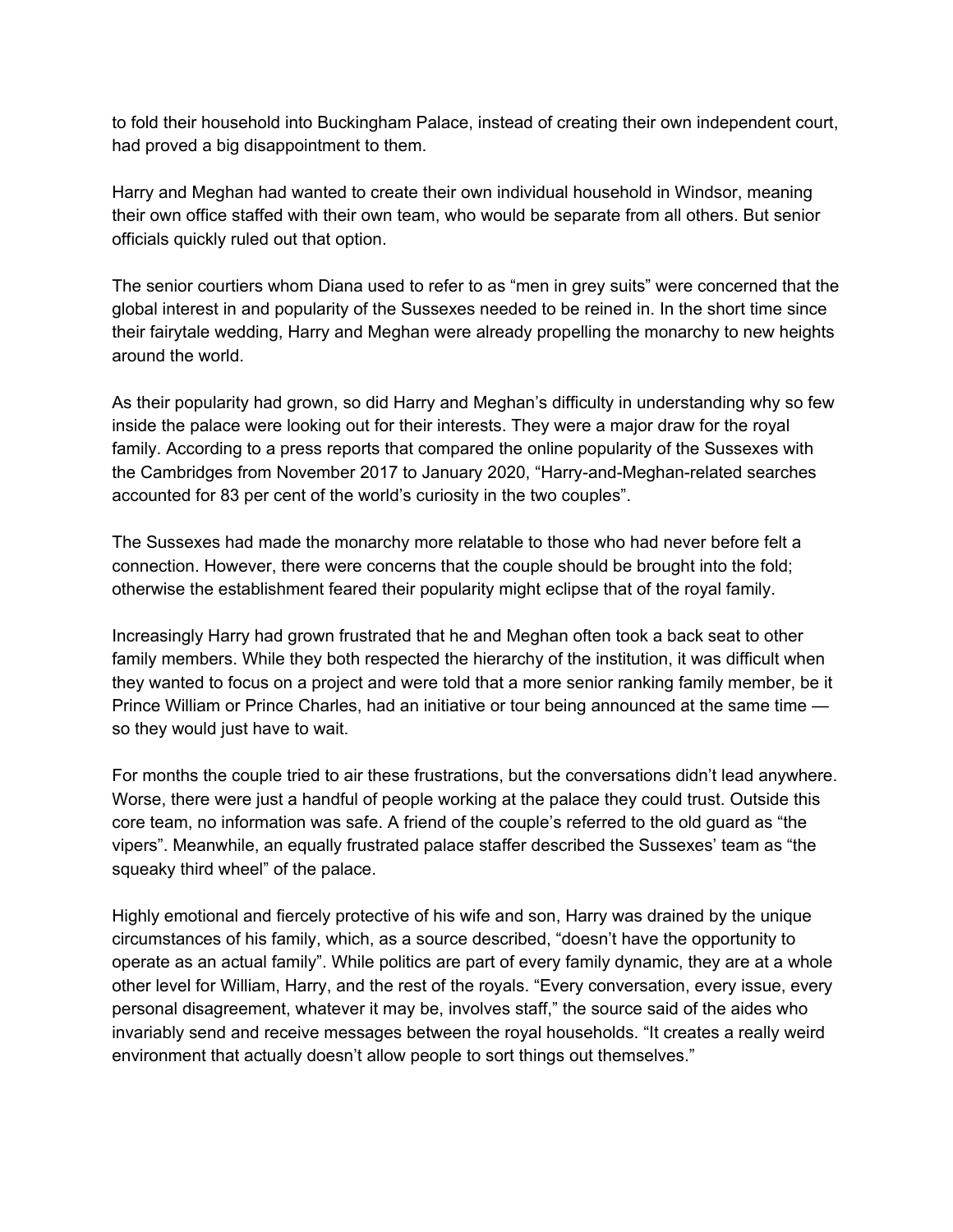No one could deny the fact that the couple were emotionally exhausted, whether they had brought it on themselves or were victims of a merciless machine. "They felt under pressure," a source said. "They felt that they were alone."

For Harry especially, it was all getting to be too much. "Doesn't the Queen deserve better?" screamed one newspaper headline, which the prince read online. "These people are just paid trolls," he later told a friend. "Nothing but trolls . . . and it's disgusting."

Scrolling on his iPhone, he sometimes couldn't stop himself from reading the comments on the articles.

"H&M disgust me."

"They are a disgrace to the royal family."

"The world would be a better place without Harry and Meghan in it."

The last comment had over 3,500 upvotes. Harry regretted opening the link. His stomach tied into the same knot every time he saw these sorts of comment. "It's a sick part of the society we live in today, and no one is doing anything about it," he continued. "Where's the positivity? Why is everyone so miserable and angry?"

It wasn't just the press or online trolls getting to Harry. It was also the institution of the monarchy. Barely a week went by without an aspect of their internal affairs or matters of private discussions being twisted and leaked to the press. They felt as though there were very few members of the palace staff they could trust. Harry's relationship with William, which had been strained for a while, was getting worse.

As the autumn had worn on and tensions with certain sections of the palace grew, Harry and Meghan decided they needed to get out of the country for a while. Christmas was right around the corner, and spending it at Sandringham surrounded by members of the royal family did not sound like a holiday.

The couple decided that for the second half of November and all of December they would base themselves in Canada. They headed for an \$18 million Vancouver Island estate that their friend Ben Mulroney helped secure through the music producer David Foster. Foster was close friends with the wealthy investor who had put the property up for sale and was willing to let it to the couple for far below market value.

With two private beaches on four acres of land, it provided a haven for the shell-shocked couple. Meghan's mother, Doria, visited for the Thanksgiving holiday.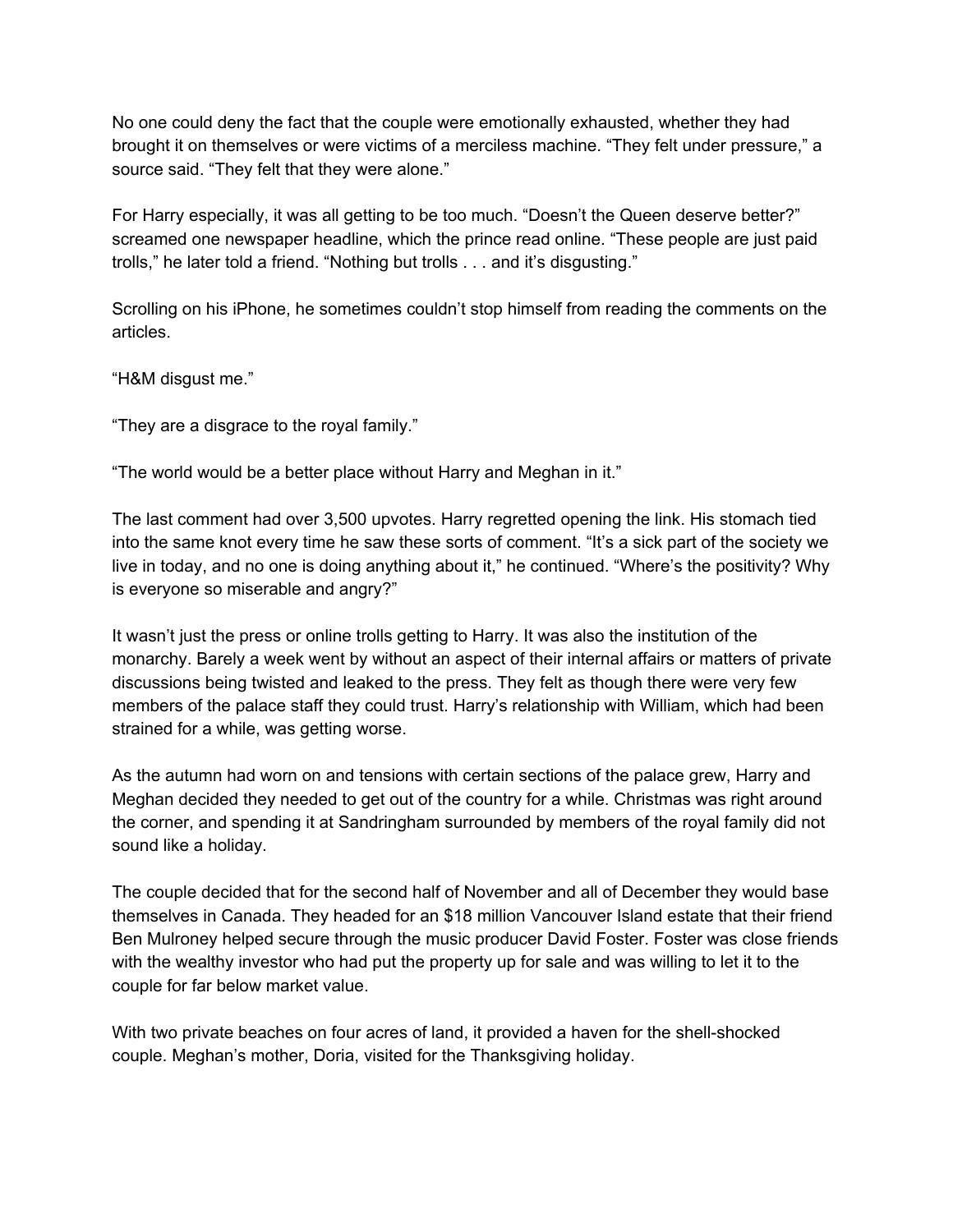Away from the courtiers and all things royal, they could think for themselves. They went over the events since the wedding and talked about how and if they could create a situation that would make for a better future. "I don't need to have that movie moment where we get out of a car and wave to a hundred photographers before going into a building," Harry told a friend. "It should just be about the work happening inside. Let's focus on what really matters."

Before leaving the UK, Harry had spoken a handful of times to his grandmother and father and a number of key aides about the urgent need to change things for him and his wife within the palace structure. He felt at once used for their popularity, hounded by the press because of the public's fascination with this new breed of royal couple, and disparaged back within the institution's walls for being too sensitive and outspoken. He and Meghan didn't want to walk away from the monarchy; rather, they wanted to find a happy place within it.

But as the weeks went by, the couple had realised they couldn't go back to the way things had been at home. As hard as the decision was to make, they came to a conclusion: Harry and Meghan were going to step back from their roles as senior royals — and cut themselves off from access to the sovereign grant.

Despite the change, they still wanted to carry out their duties for the Queen. That was the one thing that they did not want to end — not just because of Harry's love and respect for his grandmother, but also because Meghan felt she had given up so much to take her life down a path of service to the monarchy. She didn't quit when she signed up for a task.

They knew there would be hurdles, such as discussions over the security that was provided by the Metropolitan Police for "internationally protected people". But they were confident enough that before Christmas, Harry emailed his grandmother and father to say that he and Meghan had come to the decision to change the way they worked — to step back and spend more time abroad. He didn't get into much more detail, worried that the news might leak via a member of staff. The rest, he said, they would discuss in person.

With both family members informed, Charles's private office was requested to schedule a time for the two to meet the Queen, who was based at Sandringham for the holiday, as soon as the Sussexes returned to the UK on January 6. Their trip to London was going to be short, but Harry was keen to ensure that by the time they returned to Canada at the end of the week, their new chapter had been secured.

Harry was right to be worried about leaks. Details from the email soon ended up in the hands of a tabloid reporter who began inquiring about the couple's plans to spend more time in Canada. But that was the least of his worries. Despite repeated follow-ups with his father's office, he was unable to secure time with the Queen. She would not be available, he was told, until January 29. "He felt like he was being blocked," a source close to the prince said.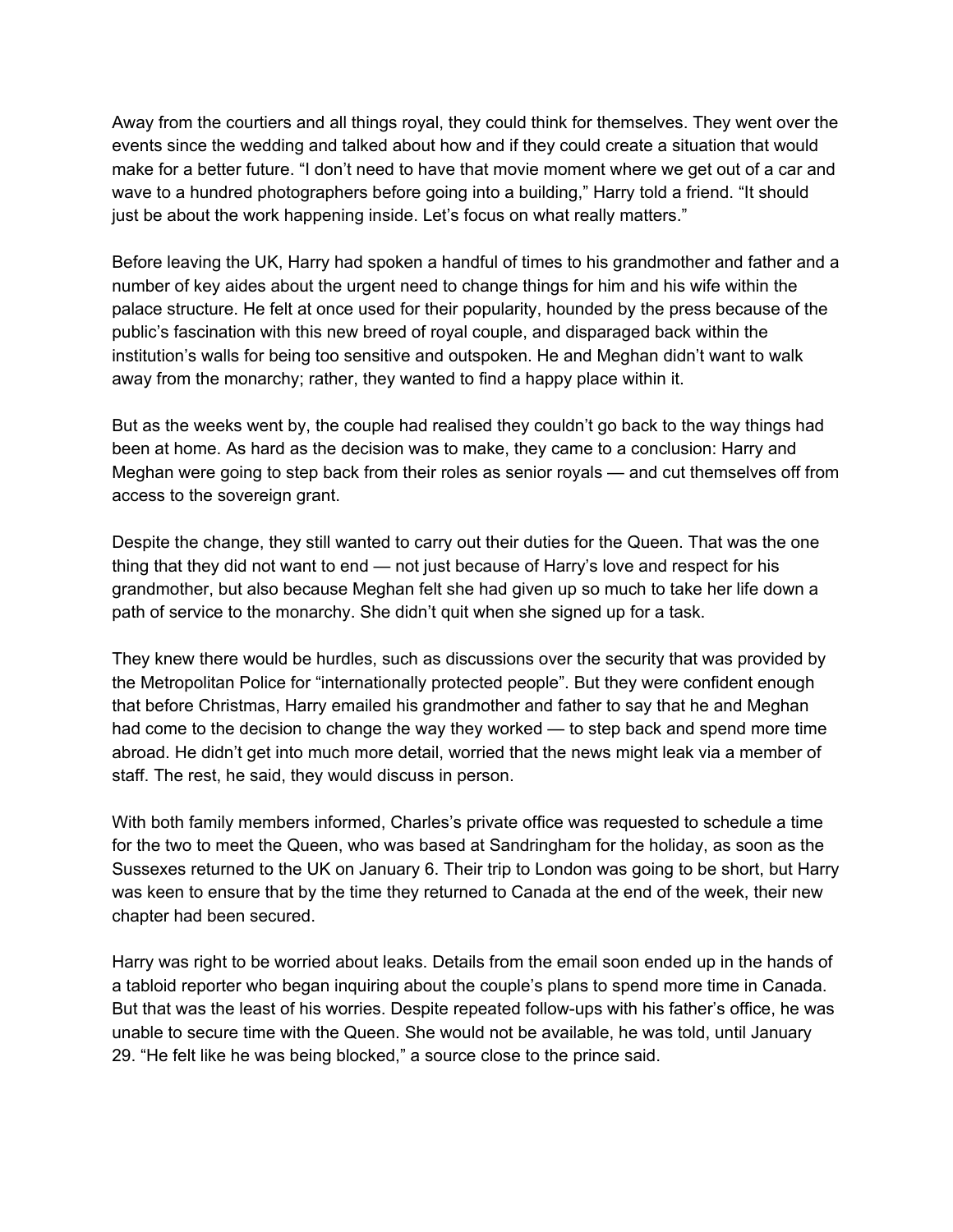As their Air Canada flight made its early morning touchdown at Heathrow, and still with no appointment to see Her Majesty, Harry and Meghan toyed with the idea of driving straight to see the Queen. Not wanting to cause problems for themselves (arriving unannounced would have ruffled feathers), the couple instead called for a team meeting at their home, Frogmore Cottage. With senior aides Harry and Meghan revealed details of their plans to the team. Whether their speedy approach was right or not, Harry and Meghan were more determined than ever. "At this point they felt like they had brought up the subject enough times with family members over the past year and they were fed up of not being taken seriously," a source close to the couple said. "Everyone had their chance to help but no one did."

Few things remain secret between royal households and it didn't take long after Harry's initial email for the Sussexes' grand plans to be the topic of conversation among most of the aides and family members. Worried about losing control of the situation, Harry contacted his grandmother to explain his concerns, and she signed off on putting together a jointly agreed statement. The couple hesitated about involving the other households, not knowing if everyone involved would have their best intentions, but agreed for aides to meet up the next day and get on the same page.

With a plan in place, Harry and Meghan put on big smiles the following day as they chatted to dignitaries at an engagement with the high commissioner of Canada to the UK. But privately they were both nervous about what was about to happen. They had seen a draft of what Buckingham Palace planned to put out in a statement that would follow theirs and its "lack of warmth" was a clear sign that not everyone supported their decision.

But there was little time to dwell. Just a few hours after leaving Canada House, a story about their plans to stay in Canada broke. Details were missing, but it was clear that someone within the palace had briefed the newspaper. A royal source absolutely denied the charge, blaming the couple for the leak, "because they were frustrated at the palace in the talks that were going on . . . They wanted to force the decision, to break it open." The couple deny this claim.

With the news out and media organisations contacting the palace for comment, a statement needed to be issued fast. On January 8, the couple took to Instagram to share their news with the world. Alongside their announcement, they launched sussexroyal.com, which was no longer a landing page for their new foundation but a road map of the "new working model" they hoped to espouse. It offered clarity on their decision to be financially independent, which was not only to have more freedom in their work but also to remove the tabloids' justification in having access to their lives.

The website took everyone, even their communications team, by surprise. Aides and family members knew the couple wanted to step back, but the website, which laid out the details of their half-in-half-out model as if it were a done deal, put the Queen in a difficult position.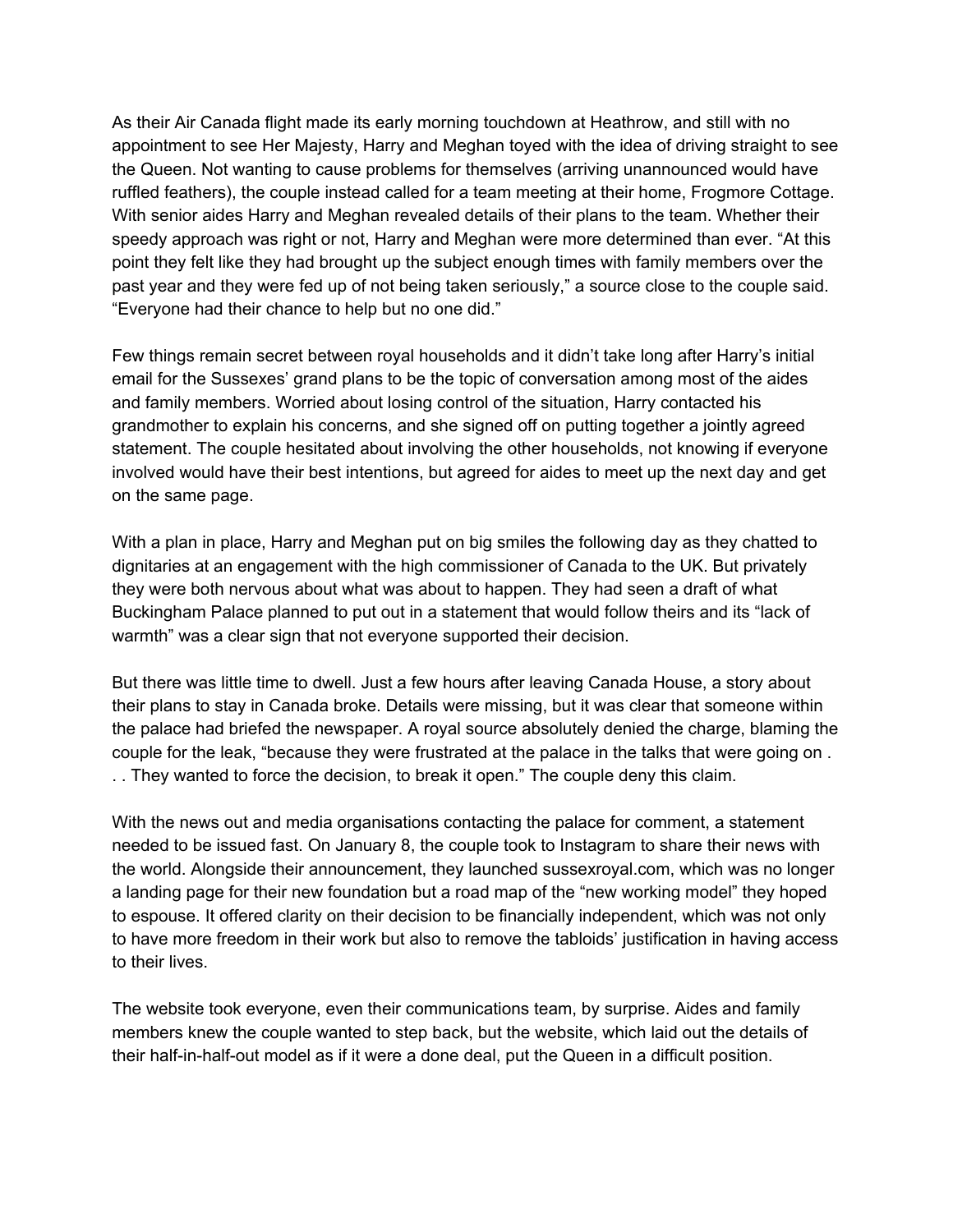Flustered Buckingham Palace aides ditched their original statement and put out a short media release 15 minutes after the Sussexes released theirs: "Discussions with the Duke and Duchess of Sussex are at an early stage. We understand their desire to take a different approach, but these are complicated issues that will take time to work through."

The aides, including the Queen's private secretary, Edward Young, were furious. "The private offices don't like that type of behaviour," a source familiar with the negotiations said. "It is deeply unhealthy and unwelcome."

More unsettling, however, was the reaction from the family to the website they had launched. "The element of surprise, the blindsiding of the Queen, for the other principals who are all very mindful of this, rightfully, it was deeply upsetting" according to a senior member of the household. Several in the family shared that both the Queen and Prince Philip were "devastated".

"The family is very private and bringing it into the public domain, when they were told not to, hurt the Queen," the source continued. "It was laying out what the Sussexes wanted in a statement without consulting with Her Majesty first — and she's the head of the institution."

The palace scrambled to figure out if all of the requirements in the couple's manifesto could even work logistically, including having the "future financial autonomy to work externally". This was very different from the simple idea of spending more time abroad that had originally been presented. There were security and funding issues, tax implications, and visas. How could they legally take on commercial endeavours and still represent the Queen? "It was a huge headache," an exasperated aide said.

Even a source close to the couple admitted that while Harry and Meghan had put a lot of thought into this immense transition, they could also be "impatient and impulsive". "They run hot, in a way," the source said. "The reactions in individual moments are definitely not the same, a month, a few weeks, down the line."

Despite her sadness at the thought of losing the Sussexes as working royals, the Queen could see it was necessary for the couple to completely separate from the institution. No one should be forced into something they don't want to do. But if Harry thought that their public proposal would result in their getting exactly what they wanted "he was sorely mistaken", a senior courtier said. "The Queen understood the difficulties they faced, but the rules don't bend for anyone." Buckingham Palace issued a statement stating that a solution to Harry and Meghan's requests would be reached "within days, not weeks".

After three days of discussions between the royal households and government officials, including the Canadian government, the Queen requested that Harry travel up to Sandringham to meet her, Charles and William.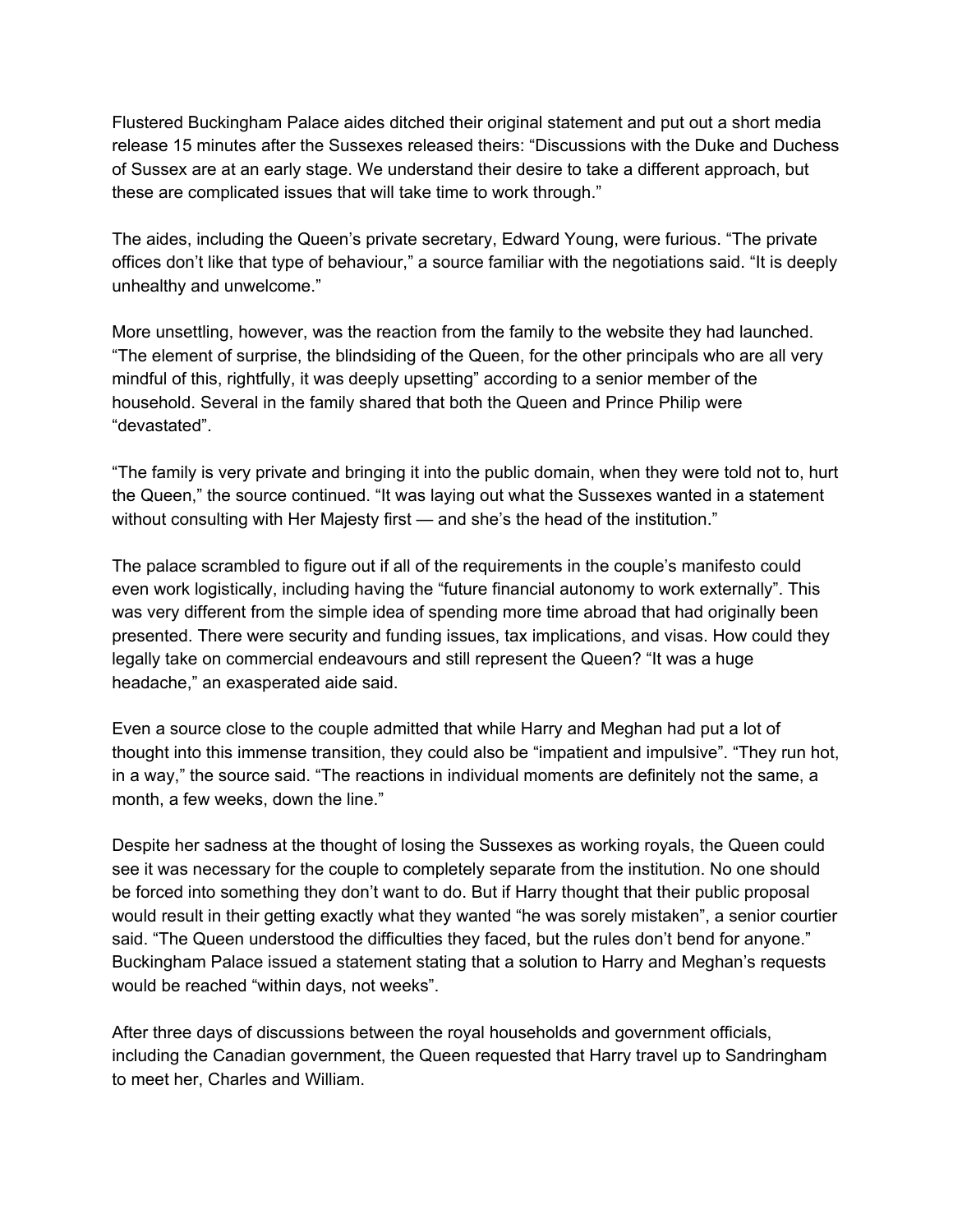At the "Sandringham summit", the four of them would sort out the future once and for all.

What a source described as a "practical workmanlike approach" permeated the room as the royals set out to form a deal. Harry felt as though he and Meghan had long been sidelined by the institution and were not a fundamental part of its future.

One didn't have to look further than the family photos displayed during the Queen's Speech on Christmas Day. In the Green Drawing Room at Buckingham Palace, where the Queen delivered her address, viewers glimpsed photos of the Cambridges and their children, Charles and Camilla, Prince Philip, and a black-and-white image of George VI. Noticeably absent was a photo of Harry, Meghan, and their new baby, Archie. Palace sources insisted that the photos were chosen to represent the direct line of succession, but for Harry and Meghan, it had been yet another sign that they needed to consider their own path.

Charles made it clear to Harry that he and Meghan were very much part of the future for the royal family despite calls for a "slimmed-down monarchy" with fewer senior working royals. "The Prince of Wales's vision always included Harry as part of a slimmed down monarchy," a source close to the family shared. "His vision included both his sons. William will always be more important than Harry but that's a fact only because of birthright."

Though William had not taken the original news of his brother's plan well, his fate was up to the Queen, and she was very aware that the outcome of the meeting would set the standard for generations to come.

Finally, she made it clear that their quasi-royal vision would not work. "It was untenable," a palace source said. "If Harry and Meghan had been semi-working royals, there would have had to have been oversight in everything they did in their independent sphere, a committee to approve events and deals."

When the meeting was over, Harry immediately debriefed Sussex aides before sending a text to Meghan. That evening, the Queen put out a candid and personal statement. "My family and I are entirely supportive of Harry and Meghan's desire to create a new life as a young family," the statement read. "Although we would have preferred them to remain full-time working members of the royal family, we respect and understand their wish to live a more independent life as a family while remaining a valued part of my family."

The official communication also announced that Harry and Meghan no longer wanted to rely on public money during the coming period of transition, during which time the couple would live in both Canada and the UK. "These are complex matters for my family to resolve, and there is some more work to be done," the Queen stated, "but I have asked for final decisions to be reached in the coming days."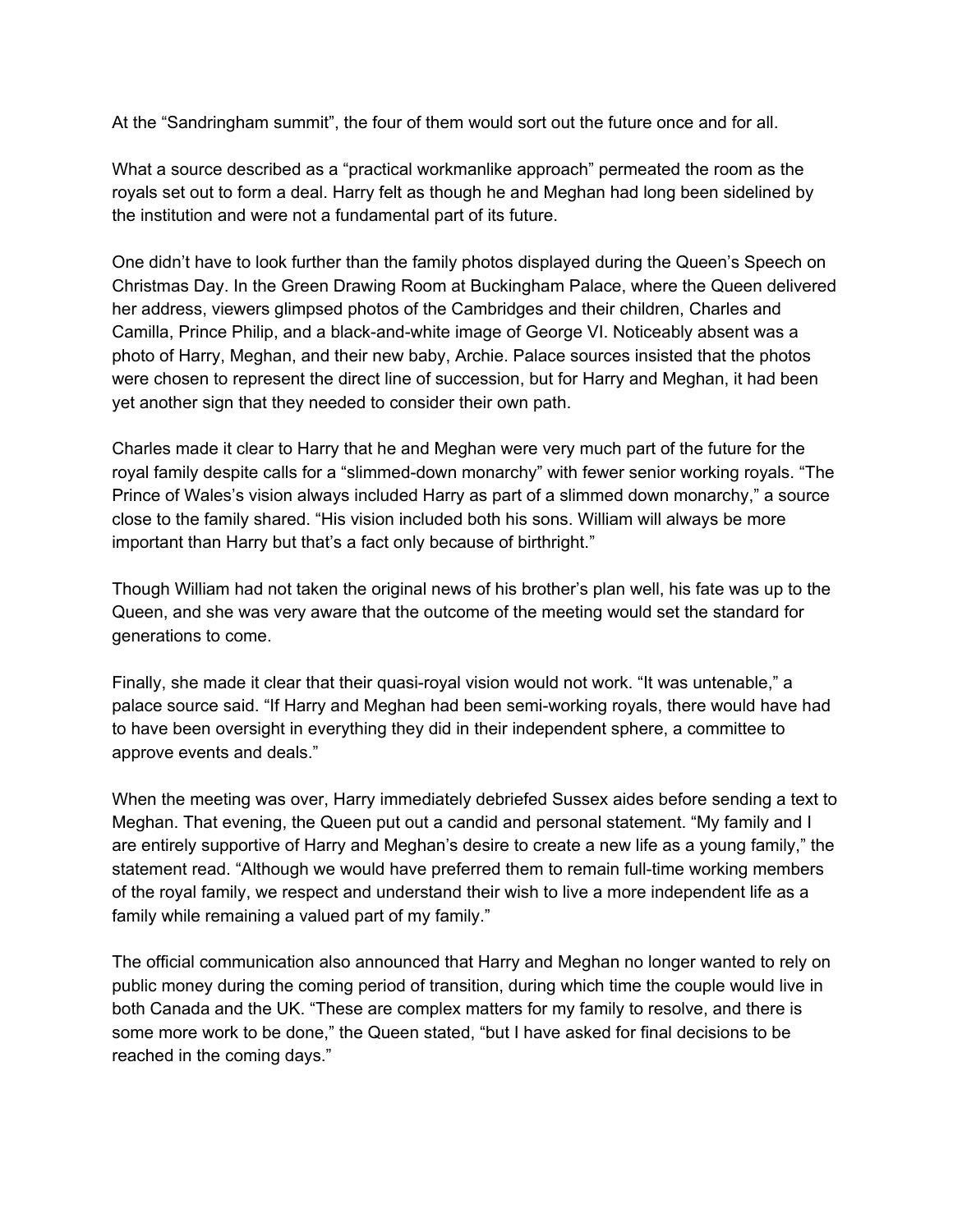"More work" was an understatement. Harry spent the next several days holed up in intense meetings and conference calls with top aides from all three royal households, Buckingham Palace, Clarence House, and Kensington Palace, which were led by Charles's private secretary, Clive Alderton. William was more than happy to leave the matter up to staff. He was reported to have told a friend: "I've put my arm around my brother all our lives and I can't do that anymore; we're separate entities."

That held true for Meghan and Kate as well. The two duchesses' relationship had struggled to move past the distant politeness of when they first met. Their cordial but distant rapport was apparent when the pair appeared alongside each other at the King Power Royal Charity Polo Day the previous summer. While the doting mothers were photographed next to each other with their children, the two appeared to barely exchange a word.

The state of affairs between the two women was just an offshoot of the real issue at hand: the conflict between Harry and the institution. Harry likened his meetings throughout the week to standing in front of a firing squad. "There was a lot of finger pointing in both directions with things leaking," an aide said. "It was all very unhealthy."

When Harry described how he didn't feel supported by his family, this was what he was referring to. They did their bit in the family meeting at Sandringham, and then they left him to defend himself against and negotiate with their aides, which is exactly what he didn't want to happen. "He feels that there were so many occasions when the institution and his family could have helped them, stood up for them, backed them up, and never did," a source said.

Courtiers viewed Harry's position as completely unrealistic. While it was easy to say they wouldn't take money from the sovereign grant, it was quite another thing to follow through. "The biggest row was over money, because it always is," a source familiar with the negotiations said. One aide made a joke about Meghan launching a line of beauty products.

More accurately, the couple hoped to earn a living through speaking engagements, production deals, and other commercial deals that had social impact. Still, there were some difficult calculations to be made. If Harry and Meghan did some official work, they would have to figure out how much of their expenses were private rather than subject to tax relief. "They've created a complete headache for everyone," an exhausted aide complained on the fifth day of meetings.

More difficult were the hurt feelings on both sides. Even sources close to Harry and Meghan had to admit that the way the couple were forced to approach the situation (mainly in the act of keeping the family and their team in the dark about their website) "created a lot of ill will in the household and especially in the family".

"Harry and Meghan would have reached a more beneficial agreement to allow them to live the life they wanted if they had handled things in a private, dignified way," a senior Buckingham Palace aide explained. Another courtier added: "They oversimplified what they were asking for.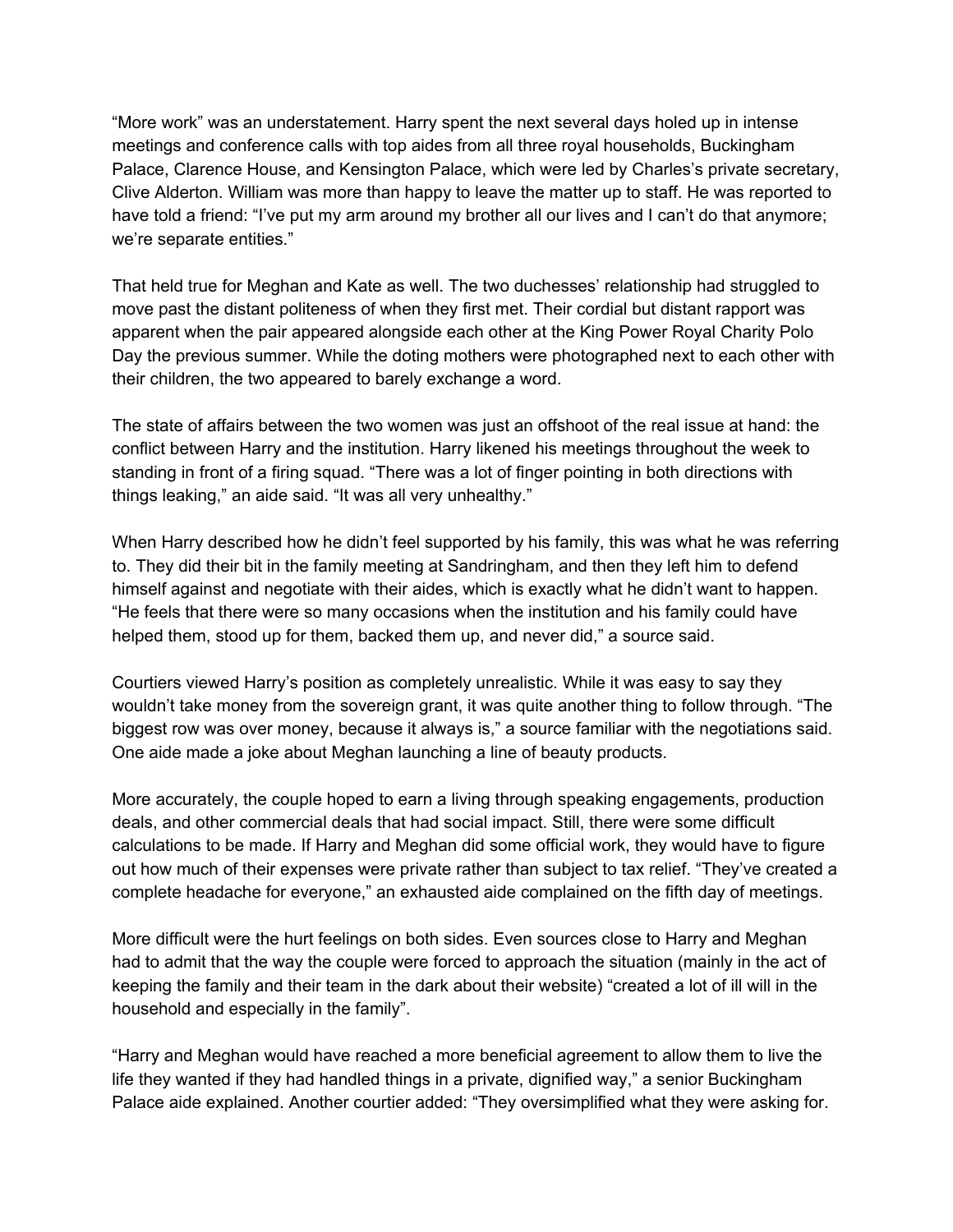They thought they'd give Charles their rider, negotiate over email, rock up to London, give three months' notice and fly back to Canada."

Harry and Meghan, however, felt that they had been patronised by other family and staff members for too long. People had humoured them when they brought up grievances, never thinking the couple would actually do anything drastic. The explosive reaction was a direct result of their growing impatience. If other members of the family and those working with the households had taken their requests more seriously, it wouldn't have reached that point.

Either way, the source said: "The courtiers blame Meghan, and some family do."

The media speculated that Meghan was behind the decision for the couple to step back, but few knew how much she sacrificed to try to make it work. As Meghan tearfully told a friend in March: "I gave up my entire life for this family. I was willing to do whatever it takes. But here we are. It's very sad."

While the British media often blamed royal wives, in Harry's case, he was very much on board with distancing himself from the public eye. It's why he gravitated toward the military, had always avoided the pomp as much as he could, and didn't give his child a title. He long craved a life away from the prying eyes of the media. Meghan simply emboldened him to make the change. She supported him no matter what. "Fundamentally, Harry wanted out," a source close to the couple said. "Deep down, he was always struggling within that world. She's opened the door for him on that."

Five long days after the original meeting, the Queen issued a statement that a plan had emerged for "a constructive and supportive way forward for my grandson and his family" to take effect in the spring of 2020. This was followed by a statement from Harry and Meghan. Both outlined the terms of the deal, which stipulated that the couple would completely step back from royal duties. No longer working members of the royal family, they would not be able to use their HRH titles or the word "royal" in any of their future endeavours. Harry would lose his military honours, and his role as Commonwealth youth ambassador was also pulled.

Harry and Meghan were allowed to maintain their private patronages. Although they could no longer formally represent the Queen, they "made clear that everything they do will continue to uphold the values of Her Majesty".

As to the issue of money, Harry and Meghan would no longer receive public funds for royal duties. The couple took it even further, stating: "The Duke and Duchess of Sussex have shared their wish to repay sovereign grant expenditure for the refurbishment of Frogmore Cottage, which will remain their UK family home."

That was £2.4 million of taxpayer money that sections of the British public were furious about when the number was confirmed in the 2018–19 sovereign grant report, released the previous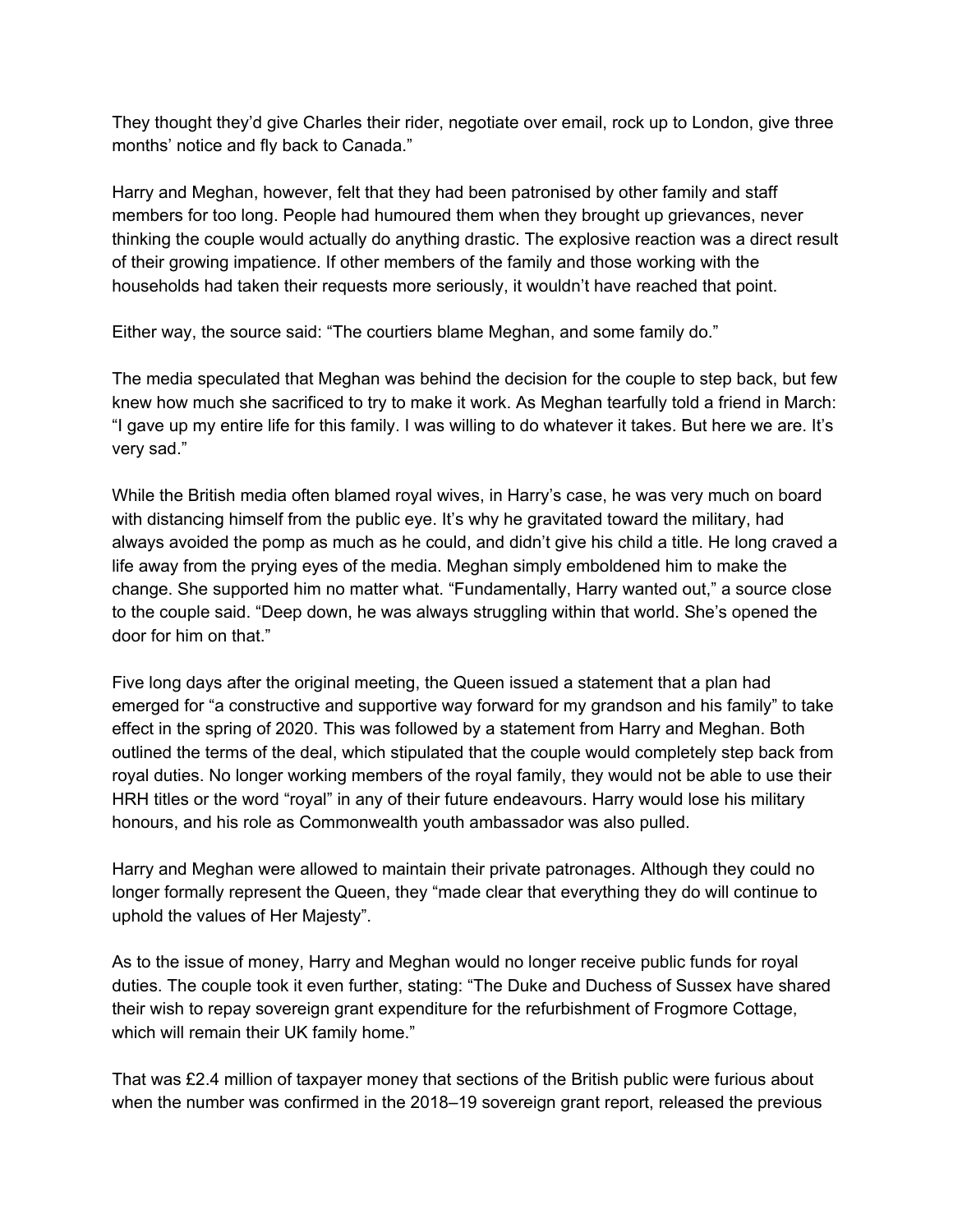July. Constant negative press coverage surrounding their renovations did little to help. It felt good to put that behind them. Offering to repay the money was a symbol of how much Harry and Meghan wanted to cut any ties. Privately, Prince Charles said he would help them financially, out of his personal money, if they needed it.

The most demoralising aspect of the deal was Harry being stripped of his honorary military appointments. "That's been a tough pill to swallow, and one that has been most painful to Meghan witness him go through," a source close to the couple said. "It's the one that made Harry emotional."

"It was so unnecessary," Meghan later told a friend. "And it's not just taking something away from him; it's also that entire military veteran community. You can see how much he means to them, too. So why? The powers [of the institution] are unfortunately greater than me."

While the hours crept closer to the couple's final day as working royals on March 31, Harry and Meghan continued working. Commitments that had been made long before their January announcement still needed to be carried out, and for both of them, it was important not to let anyone down. Plus, they were at their best when they were busy.

While Harry spent much of his time in the UK in meetings with palace staff to tie up final details, he did make time for family. He had barely exchanged words with his brother since they had last seen each other at Sandringham, but Harry did enjoy chats on the phone with his father, whose private secretary continued to oversee the final elements of the transition. The line between family and institution was more blurred than ever, but it was perfectly clear who was playing what role when the Queen invited Harry over to lunch on March 1. Though his last time with Her Majesty had been in a more formal capacity, this time it would just be the two of them for Sunday lunch. "No titles," an aide said. "Just granny and grandson."

Sitting at the Queen's dining room in her Windsor Castle apartment, it was just like the old days. While he had lost respect for parts of the institution, and even certain family members at points, the Queen was still one of the most important women in his life. As they tucked into a roast lunch, the Queen made it clear to Harry that she would always support him in whatever he decided to do. Though a 12-month trial period had already been promised to Harry earlier in the year, their conversation was also a reminder that should he and Meghan ever want to return to their roles, they were always welcome.

"It's been made very clear they can come back whenever they want, when they're ready," a source involved with the negotiations said.

One of their final engagements was the Commonwealth service at Westminster Abbey. But if they ever needed confirmation that stepping away from the institution was the right move, the machinations that had preceded it served as a useful reminder. Although they had been part of the procession of senior royals who entered the church with the Queen in previous years, this